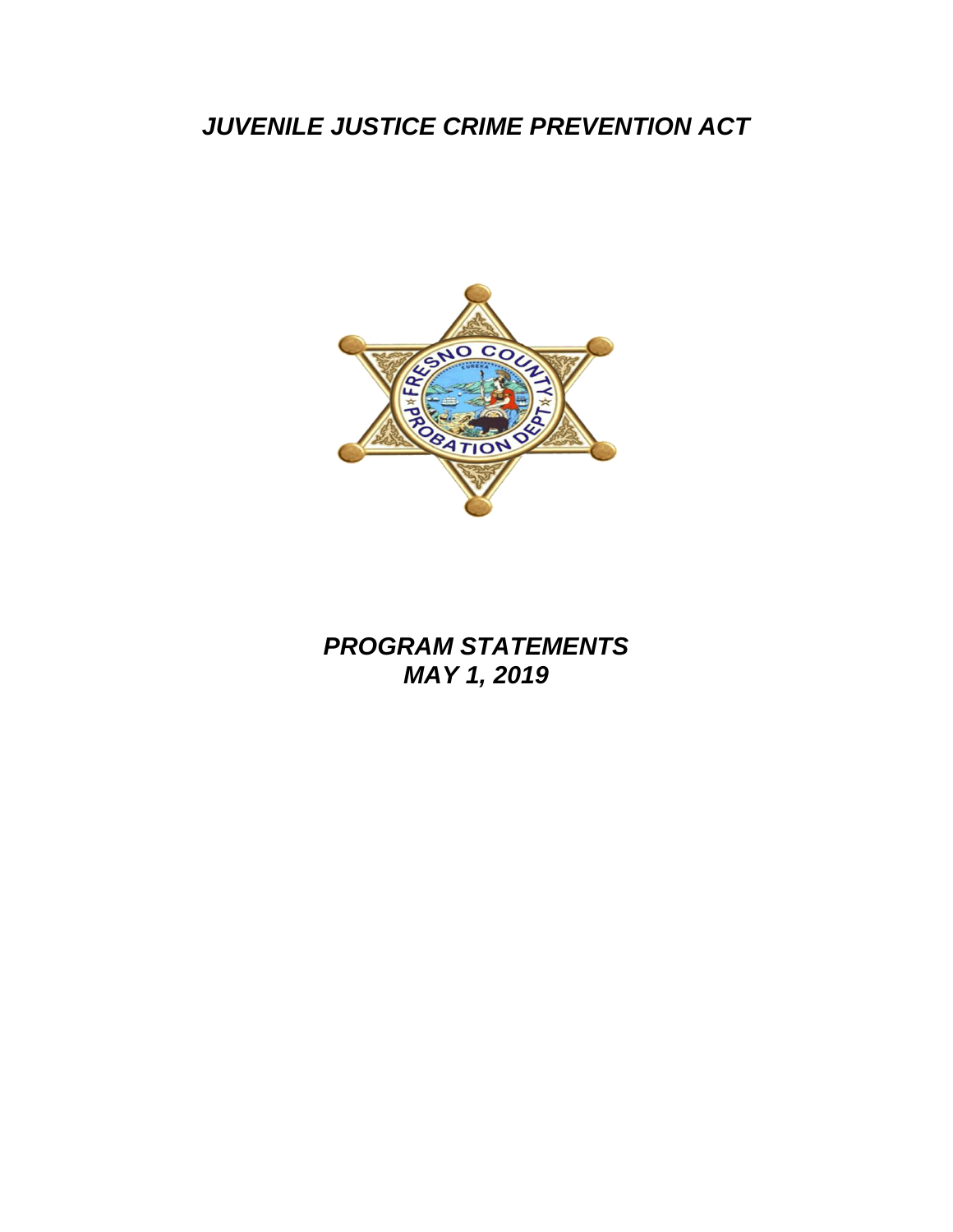# **(1) Informal Probation Prevention Program**

Informal probationers, although located at the entry level of the Juvenile Justice System, these youth are not necessarily considered high risk, but have high needs. Unless effective evidence based practices are employed with this population, further and more criminogenic behavior can be expected.

The program goals are to reduce arrest, incarceration and a higher level of restitution collection and community service completion. As a component of their program, youth and families are assessed promptly after Court and seen by the Deputy Probation Officer (DPO) to review their terms and conditions of informal probation. In a collaborative environment, they will also be referred to agencies, which will monitor their completion of special conditions, such as therapy, drug treatment, anger management, family counseling, and other programs designed to meet their overall rehabilitative needs which have been shown to be effective in reducing recidivism with this population. DPO's supervising these informal probationers can refer these probationers to the Community Justice Conference (CJC), which is a program of Victim Offender Reconciliation Program (VORP) of the Central Valley. Both CJC and VORP utilize evidence-based practices including cognitive behavioral therapy. With the assistance of locally trained mediators, CJC facilitates a mediation and restitution process which takes into account the needs and the concerns of the victim, offender, and the community. CJC gives the people involved an opportunity to decide how to best address the offense and how to keep it from re-occurring. Once the agreement is met with the offender and the victim, CJC reports to the Court the outcome of the mediation. CJC monitors the plan and assists the parties in keeping agreements. The DPO's will also work in collaboration with school districts and treatment providers to ensure compliance with orders of the Court and in particular restitution collection.

#### **(2) Fresno County School Based Officers Intervention Program**

The second identified area of the program is in intervention. The Fresno County Probation Department's plan is to strategically place DPO's in the communities where the youth live and spend a majority of their days. By placing the DPO at the youth's school, they are in a position to be aware of the youth's behavior, his/her study habits, and other factors that can help officers gain a realistic perspective of the overall adjustment. The DPO can more readily intervene when called upon, where situations demand, in order to affect more timely resolutions to problems as they arise. Parents too, as well as other family members, can be called upon to assist when needed. For those who live in the rural areas, this plan also addresses their needs.

The School-Based Program is well established for creating a partnership between Juvenile Probation Departments and local schools that place DPO's directly within the confines of the school. This program targets youth who are under the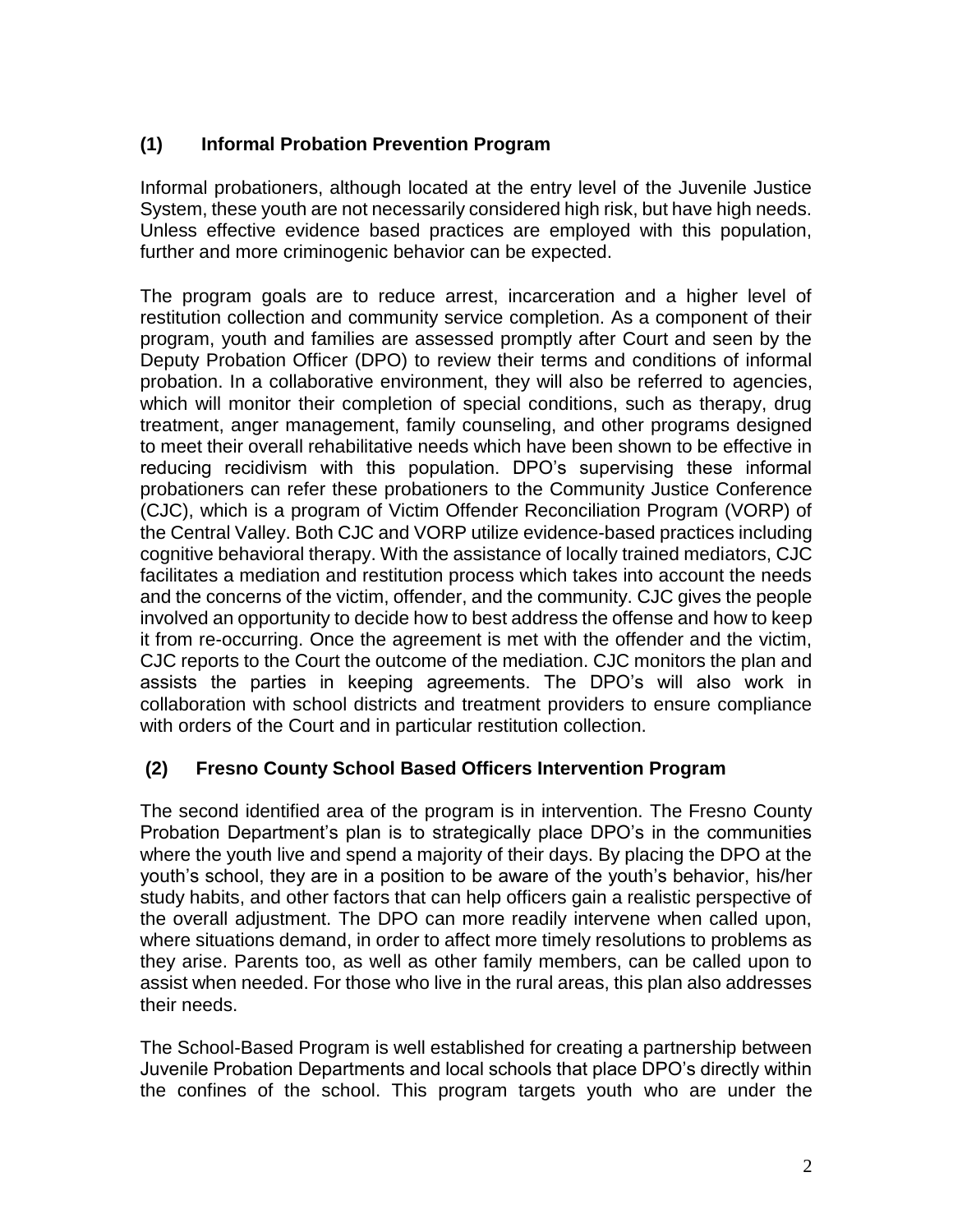supervision of the Court. The benefit of school-based probation is that it increases the contact between the officers and the youths. The primary focus is a collaborative effort of probation, police, and schools to closely monitor juvenile probationers attending high school campuses while developing and implementing school based interventions i.e. restorative justice, youth courts, informal sanction and interventions. Some interventions also include non-traditional events such as school sporting events and other school large happenings where "high visibility" and proactive approaches avoid delinquency and promote a safe environment for youth and the community. The program goals are to reduce the arrest, incarceration and violation of probation rate and to increase the successful completion of probation rate, a higher level of collection of restitution and a greater level of community service completion.

Under a traditional probation model, an officer may contact the youth only once a month, but with DPO's directly in the schools, officers can provide almost daily informal contact as well as much more frequent formal meetings during, before, and after school hours. Being located in the schools also permits the DPO's to check attendance, discipline records, and other information about probationers, as well as to check with teachers about academic progress. Consequently, DPO's develop more substantial personal relationships with youth, resulting in improved communication and understanding.

The Department will utilize six DPO's in six separate mainstream high schools in the Fresno Unified School District, the largest school district in the City and County of Fresno: Bullard, Sunnyside, Roosevelt, Edison, Phoenix and Cambridge/DeWolf. They also have access to the connected alternative high schools, as well as their feeder elementary and middle schools. Supervision of youth on formal probation will be carried out by DPO's who are assigned full-time to the Campus Unit.

Two DPO's are assigned to Central Unified School District, which will also provide supervision for youth on probation, in order to ensure accountability and compliance with Juvenile Court orders. Officers assigned to the campuses will help to maintain school safety, monitor student attendance and behavior, and provide a partnership with other law enforcement officers assigned by their agencies. A probation/police partnership also exists, in order to take enforcement action, when necessary.

The next largest city in Fresno County is the city of Clovis. There will be one DPO assigned to work with probationers at the five Clovis Unified high schools within the city and its environs. The DPO will be assigned full-time to the Clovis Unified School District (CUSD) campuses, where they will provide an adjunct to CUSD's Police Department team and will also work closely with the Clovis Police Department in a united effort to divert youth from further involvement with the Juvenile Justice System. Offices for the DPO are available on campus, as well as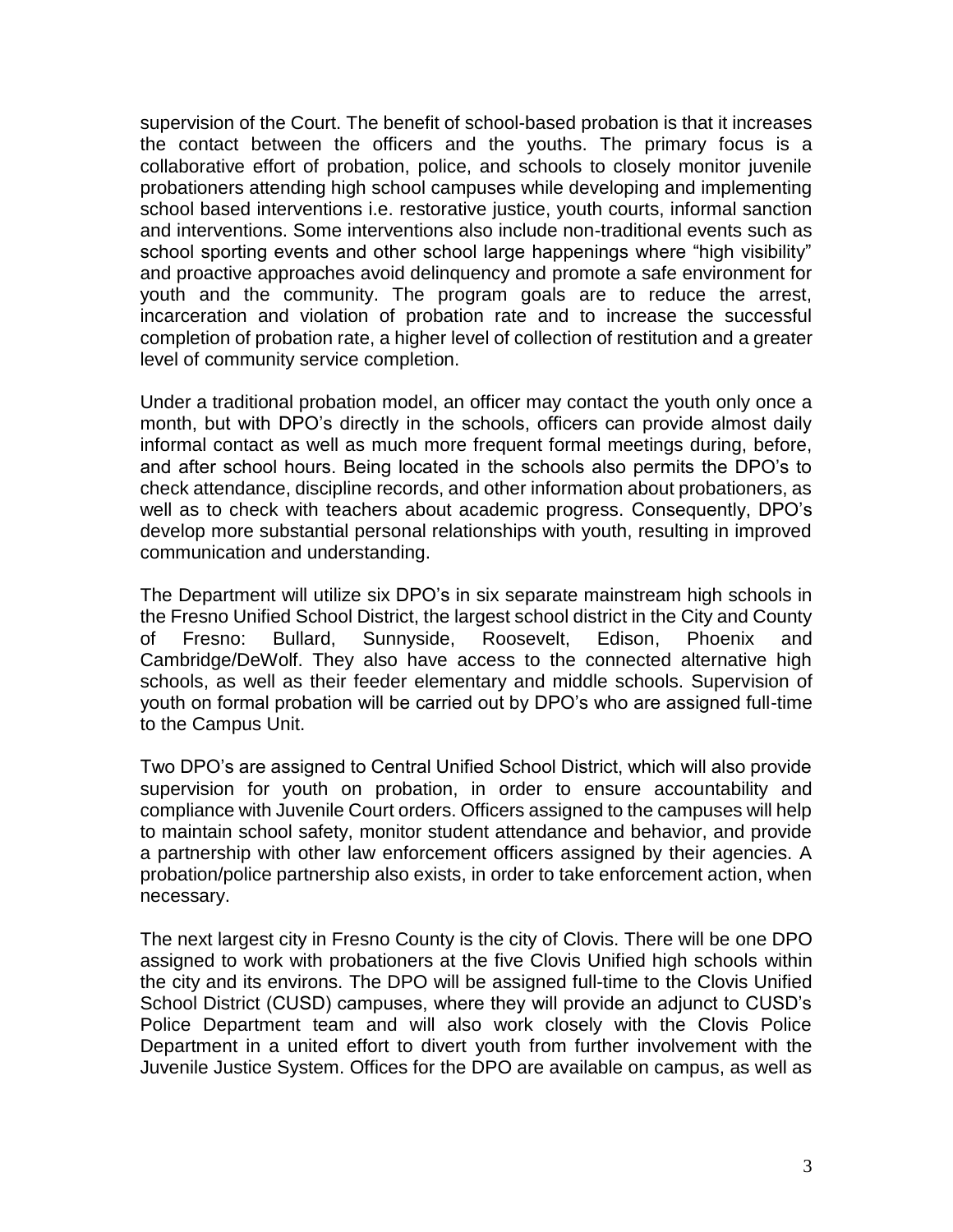in the Clovis Police Department, in order to allow closer and more frequent interaction between the youth and the DPO.

There is also one DPO assigned to the Sanger Unified School District and one assigned to the Kings Canyon Unified School District. These DPO's also provide supervision for youth on formal probation in order to ensure accountability and compliance with Juvenile Court orders. Officers assigned to the campuses will help to maintain school safety, monitor student attendance and behavior, and provide a partnership with other law enforcement officers assigned by their agencies. A probation/police partnership also exists, in order to take enforcement action, when necessary.

The Fresno, Central, Sanger and Kings Canyon Unified School districts have collaboratively agreed to promote youth development to include an ageappropriate prevention/ intervention program for youth enrolled in their respective School District elementary schools. The goal is promote positive behaviors in the school, home, and community by fostering positive, proactive relationships with DPO's. Contacts with probationers will be made on campus, in the youth's home, and in other areas of the community. In addition, all of the FUSD High Schools involved in this project operate Juvenile Youth Courts, an evidence based practice, where students who are first-time offenders are held accountable by their peers. Sanger Unified and Central Unified School Districts also implement the Juvenile Youth Court practice. The Campus DPO can also use the Youth Courts as an alternative to filing a formal petition, thus avoiding the Delinquency Court.

The next school partnership is found in the geographical outlying areas of the county. East and West County Supervision officers will provide supervision with collaborative partners' school and police partners. There will be four DPO's assigned full-time to the rural areas of Fresno County. Two DPO's will be assigned to the Eastern area. There will also be two DPO's focusing on the Western area with one collaborating with the Coalinga Police Department and the other collaborating with Kerman High School Campus. The DPO's will build collaborative partnerships with law enforcement entities as well as schools in various towns located within their assigned areas. Each DPO will become a case manager for his/her geographical area and will make personal contact with probationers in their homes, in their schools, and in the community.

The DPO partners include the following: School Resource Officers, School Administrators, Community-Based Organizations, Mental Health Services Providers, and Public Health Services. The multidisciplinary team will focus on restitution and other probation conditions.

The elementary schools chosen for this program were identified by school district Administration. In addition, DPO's will be assigned to the schools based on the student progression to the respective high school campuses. Each elementary site will be scheduled a variety of hours of service per week; however, this may vary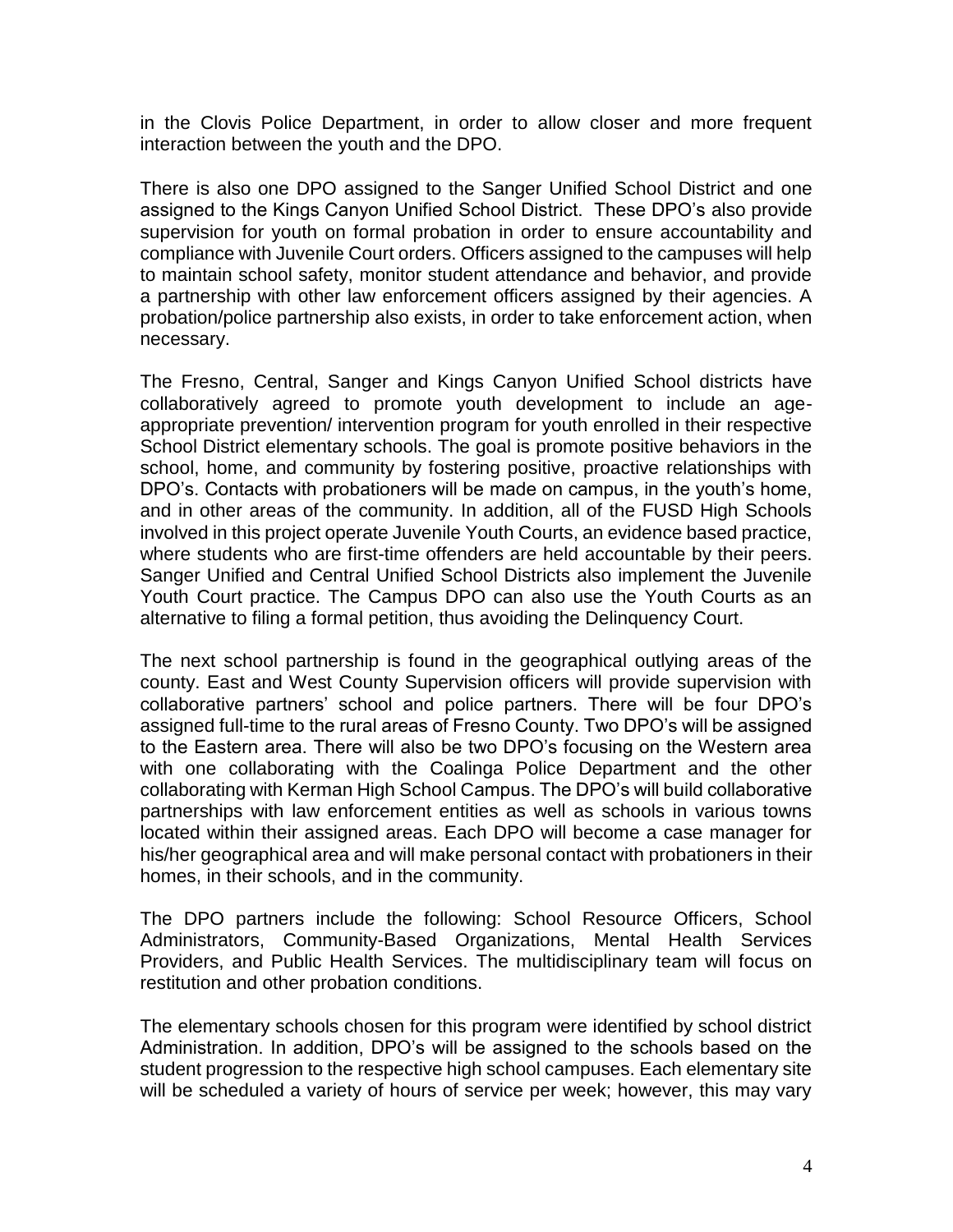based on other factors i.e. training, Court mandates, or deployment to other schools.

## **Deputy Probation Officer services may include but not limited to:**

- Develop and maintain a relationship with students and school staff by increasing trust and reducing barriers.
- Greeting students in the morning
- Classroom presentations i.e. Character Counts, Tobacco/Drug prevention, bullying
- Recess and Lunch time interaction
- Student/Parent resource; Guide school staff and parents of available programs/services within the community to address the family needs as well as individual student need.
- Participate in After School Programs (ASES, EDEP, Greenshack)
- Attend/Support school assemblies i.e. Red Ribbon Week
- Attend/Support/Supervise Sporting events
- Attend/Support special school functions (i.e.: Jog-a-thons, field trips)
- Promote reading programs
- Work with Child Welfare and Attendance staff
- Support specific school site initiatives / goal

#### **(3) Violet Heintz Educational Academy/Day Reporting Center Intervention Program**

The Violet Heintz Educational Academy (VHEA) is a Community School Program that provides educational programming for students who are referred by the Probation Department or home school district. Students are also identified and referred through the transition team from the Juvenile Justice Campus for those probationers who were not attending any other school or have been expelled from district programs. Grade 7-12 students are provided with an educational program tailored to meet their individual academic learning level and behavioral needs.

VHEA also provides the Day Reporting Center program (DRC) for those probationers that are Court-ordered to complete the 180 day substance abuse or mental health component of the program, which also consist of 30 days on the Global Positioning System (GPS). Upon completion of the program, youth are eligible to continue with their education at the school site or reintegrate back into their home school district. The students eligible for DRC are youth in grades 9-12.

The DPO assigned to VHEA provides supervision for youth on formal probation, in order to ensure accountability and compliance with Juvenile Court orders. The Fresno Police Department also partners with the school to provide a collaborative approach to ensuring safety, security, mentoring and to take enforcement action when necessary. Officers assigned to the campuses will help to maintain school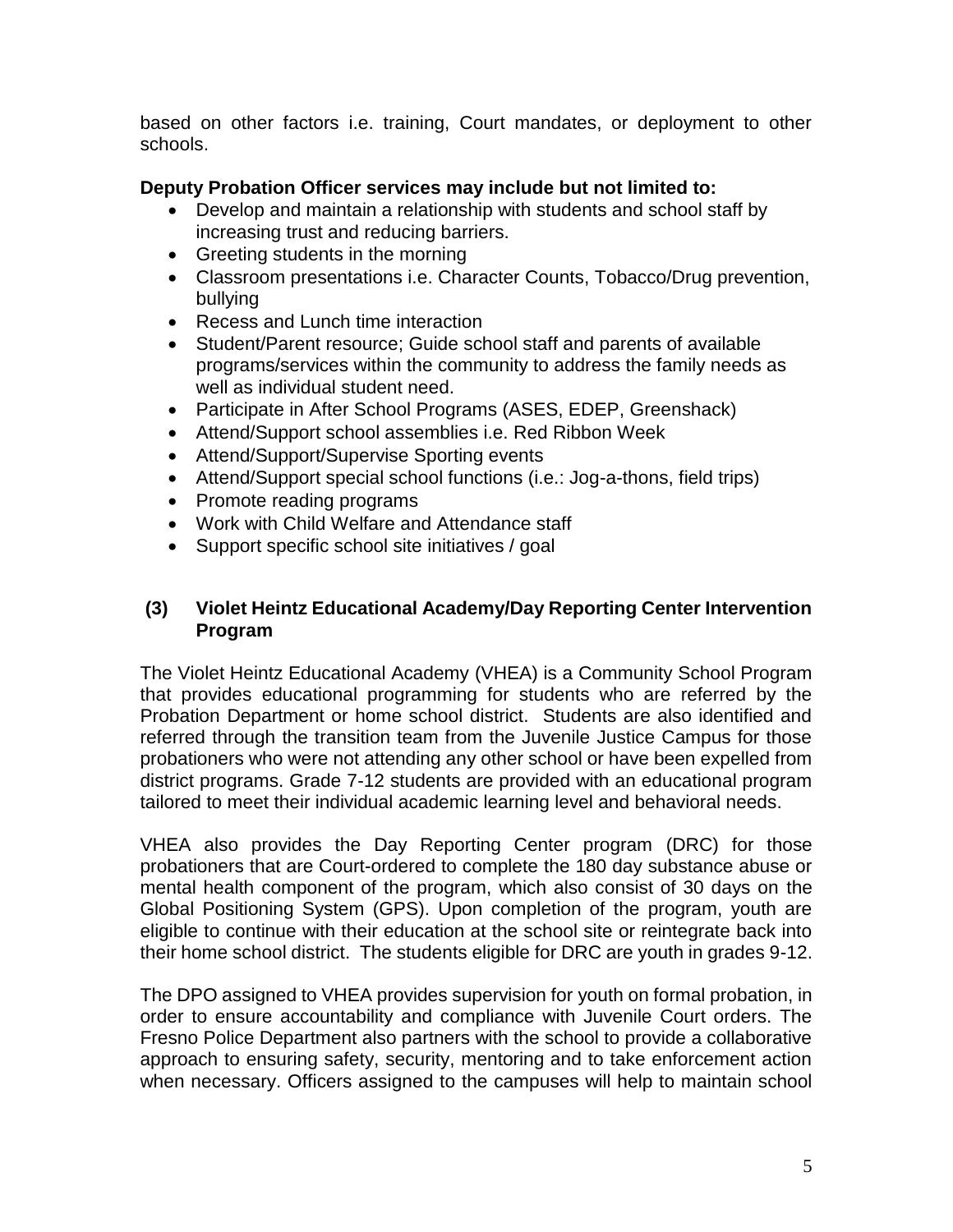safety, monitor student attendance and behavior, and provide a partnership with other law enforcement officers assigned by their agencies.

The program goals are to reduce the arrest, incarceration and violation of probation rate and to increase the successful completion of probation rate, a higher level of collection of restitution and a greater level of community service completion.

The DRC at VHEA is a multidisciplinary, community-based alternative to incarceration for juvenile offenders. It is a treatment-oriented program comprised of probation, mental health, substance abuse programs, and a school for students who are having mental health or substance abuse problems. Through a combination of intensive supervision and direct services for these youthful offenders, they will be encouraged to live a criminal free lifestyle. Anger management and parenting classes are also sometimes offered by the school staff or on site mentors.

School-based DPO's can also provide the following:

- Intervene in crisis situations involving juvenile probation clients.
- Assist schools in handling disruptive behavior by probationers or other youth.
- Coordinate interventions with the schools and other agencies.
- Coordinate re-entry efforts for youth returning from a Juvenile Justice facility.
- Serve as an agent of early intervention for disruptive or truant youth who are not yet involved in the juvenile justice system.

#### **(4) Fresno County Family Behavioral Health Court Intervention Program**

Another program component of intervention will be the Behavioral Health Court (BHC). The Juvenile Delinquency Mental Health Court was one of the projects of the Juvenile Justice Services Collaborative. To avoid the stigma attached to "Mental Health Court" the court was named "Behavioral Health Court" or BHC, and then subsequently changed to "Family Behavioral Health Court" or FBHC to underscore the importance of family involvement. FBHC is a Juvenile Delinquency Superior Court program designed to adjudicate and provide treatment plans for youth who are at high risk to the community as indicated by their assessed and demonstrated mental health impairment.

Two DPO's will be assigned to caseloads of high needs probationers, who have demonstrated mental health needs requiring specialized assistance. Many have a history of violence and failed response to past treatments. The program goals are to reduce the arrest, incarceration and violation of probation rate and to increase the successful completion of probation rate.

The focus of FBHC is the protection and safety of the community, the youth and their families, the assessment and treatment of youth needing mental health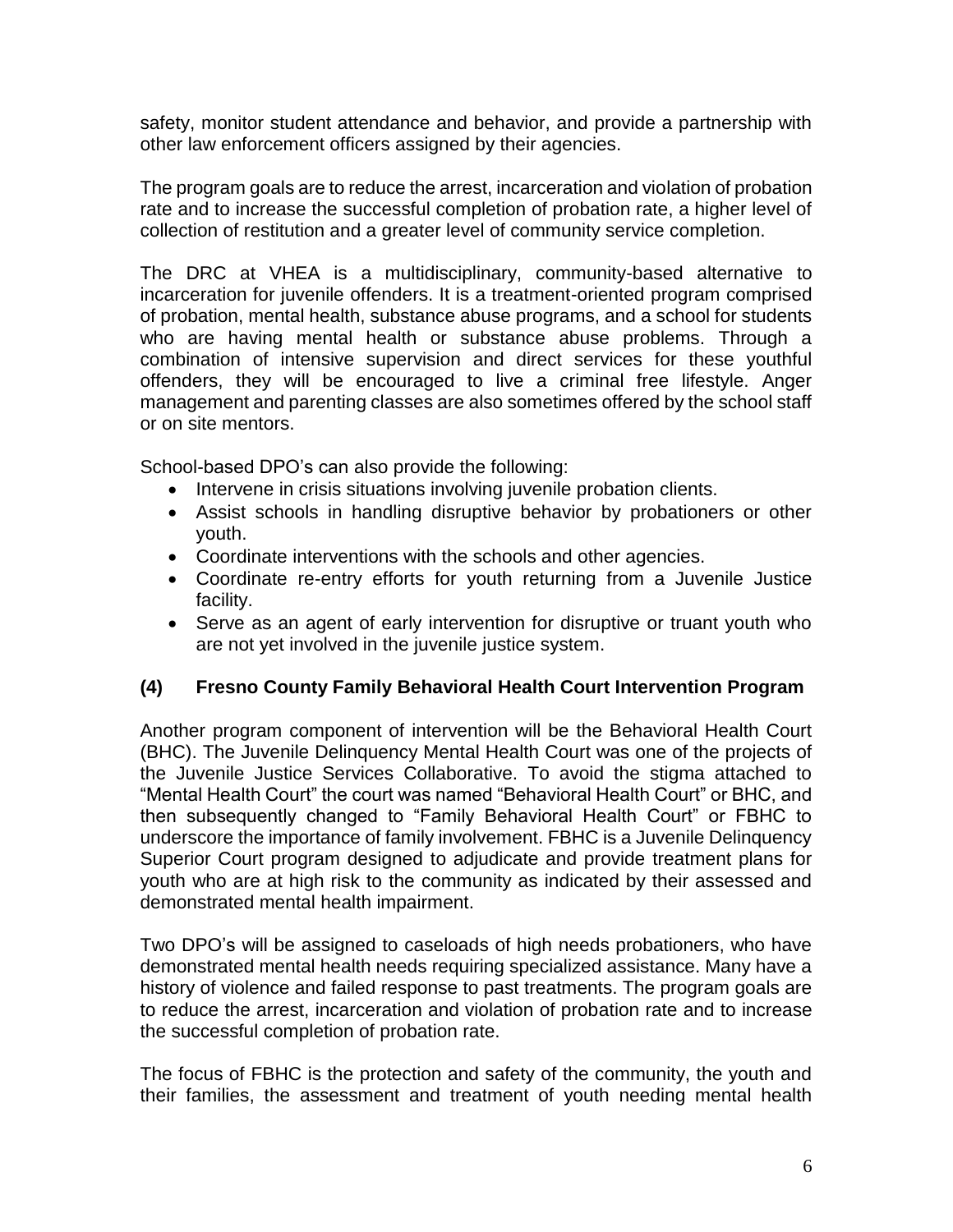services; and the monitoring of the youth's subsequent mental health treatment plan. FBHC establishes connections with community-based organizations and family support systems that previously were not being effectively utilized. FBHC also includes procedures to evaluate the success of the program.

The focus of FBHC supervision is:

1. Provide protection to the community, youth and their families;

2. Ensure that each youth appearing before the Court is held accountable and receives the treatment and services he or she needs to effectively address their delinquent behavior and to avoid further contacts with the juvenile justice system;

3. Ensure that government, nonprofit, and private organizations provide the treatment and services that they are obligated or have agreed to provide.

4. Reduce placement in custodial facilities and group homes by engaging participants and their families in the treatment process.

The Family Behavioral Health Court team comprised of the assigned Juvenile DPO, FBHC Coordinator, Defense Counsel, Deputy District Attorney, Department of Behavioral Health Clinician, and the Juvenile Court Judge. The FBHC team uses a collaborative approach to review and suitably address each youth and family referred to the program and sustain participation based on the youth's and family's needs.

The youth must be an adjudicated ward of the court unless the FBHC Team agrees that the youth is suitable for diversion. The youth must have a diagnosed mental illness (i.e. major depression, bipolar disorder, schizophrenia, mood/anxiety disorders) or a developmental disability (i.e. intellectual disability, autism), or organic brain disorder. Exclusionary diagnoses are of a youth with Conduct Disorder or ADHD only. The mental illness or developmental disability primarily contributed to the delinquent conduct. The youth and family must agree to voluntarily participate in the program and cooperate with team members, including compliance with any medical protocol.

The FBHC team will meet prior to each FBHC session. The FBHC team will review all referrals for suitability. The FBHC team will review the probation report, mental health assessment, and any other evaluations to determine if the youth is suitable for the FBHC. All members of the FBHC team may present additional information and opinions regarding the youth's suitability.

Subject to capacity limitations, cases deemed both eligible and suitable will be accepted into the program. If there is not unanimous agreement of the team members, the FBHC judge's decision regarding eligibility and suitability will be final.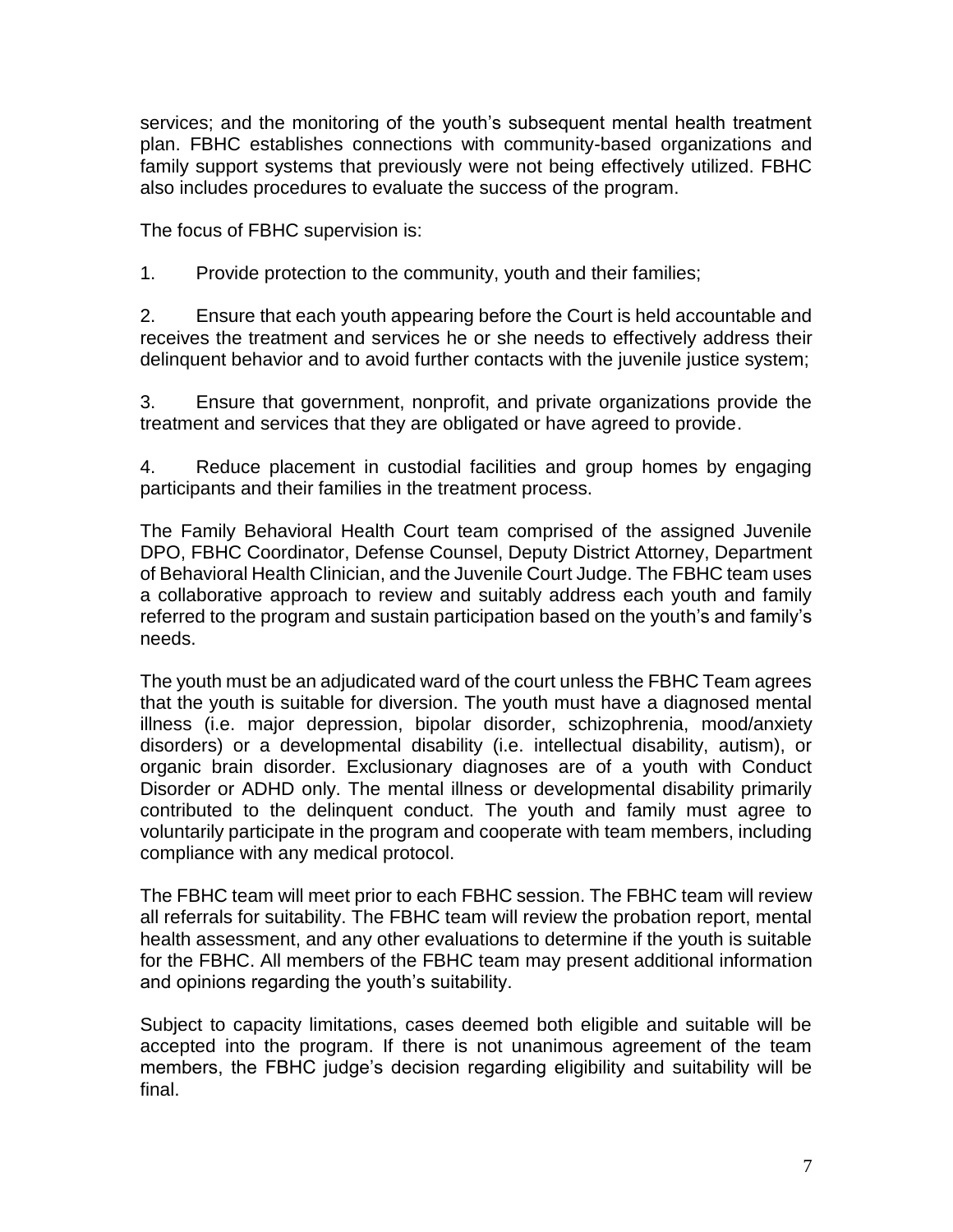The DPO assigned to the FBHC serves as part of the FBHC team in the development, documentation and implementation of the individualized treatment plan. The DPO is also responsible for supervision of the youth. The probation officer is trained to recognize and empathetically handle issues of youth and family in FBHC. Based on the needs of the youth and family, the FBHC DPO may have increased contacts at school and home, participate in Child Family Team (CFT) meetings with treatment provider, attend Individualized Educational Plan (IEP) meetings, attend community outings, mediate free exchange of information amongst invested parties to include school, treatment, and medical providers, and assist with ensuring compliance with developed treatment plan.

The primary contracted provided for FBHC is currently Uplift Family Services Assertive Community Treatment (ACT) program, which is an evidence, based treatment modality designed to reduce barriers to accessing treatment services. The clinical staff of ACT may provide the following treatment services based on the needs of the youth and family.

- Higher intensity levels of treatment that provides 24/7 availability to clients when needed
- Individual therapy
- Group therapy
- Family therapy (as indicated and therapeutically appropriate)
- Parenting coaching
- Behavioral coaching
- Addiction and prevention services
- Educational and vocational services
- Medication management
- Other various case management services to families as they are needed

The FBHC program takes approximately one year to complete and is comprised of three stages: assessment, intervention and learning new skills to manage the mental health condition, and stabilization. In each stage, the goal is that the behavior is demonstrated in each of four areas for a period of time before being eligible to promote to the next stage. The time period is flexible and promotion may be based upon individual circumstances.

The FBHC team will determine whether the youth and family have successfully completed the FBHC program by considering the following factors. The youth has complied with the terms and conditions of his/her probation for a significant period of time. The youth and his/her family are no longer in need of treatment services, the youth's condition has stabilized over a significant period of time and the family can obtain the needed services in the community without the involvement of the FBHC.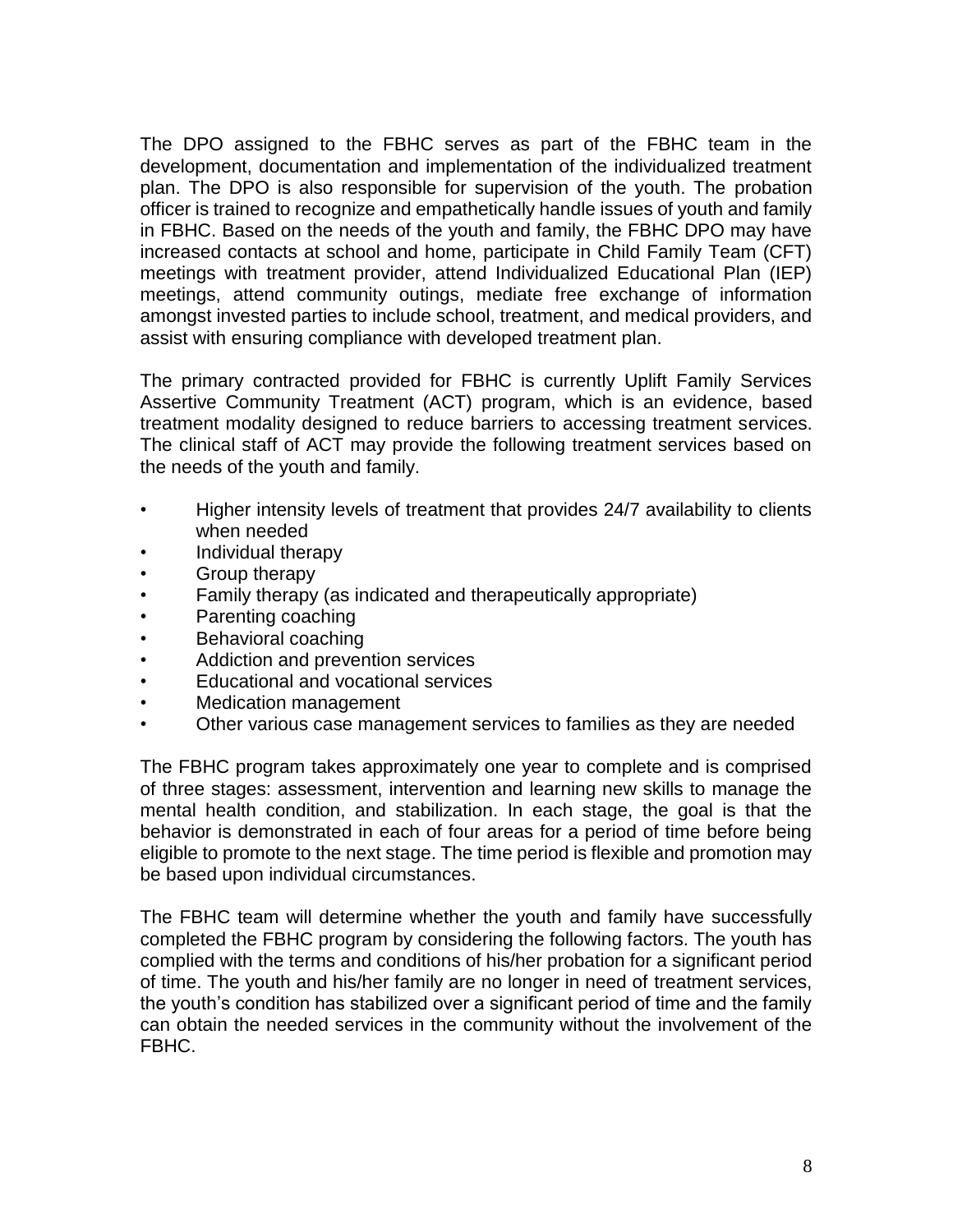#### **(5) Fresno County SAU Aftercare Intervention Program**

Another program component is a DPO assigned to the Fresno County Probation Department Juvenile Substance Abuse Aftercare caseload. Youth that have completed the 180-day Floyd Farrow Substance Abuse Unit (SAU) dual diagnosis treatment program are assigned to this caseload. While in the in-patient program, youth will be assigned to a group with approximately 10 to 15 youth, a mental health clinician, and a substance abuse counselor. Case management services are provided by the treatment team. Evidence based practices include Cognitive Behavioral Treatment Curriculum. Services included but not limited to the following: Individual therapy, family therapy, group therapy, multi-family groups, psycho-education, and case management. Medical treatment and medication therapy will be utilized when appropriate by Corizon Health.

In addition, the substance and mental health counselors will apply the Therapeutic Community and Motivational Interviewing with the youth in the SAU program. These practices are evidence-based and they also use Gender-Responsive Services. Once these youth complete the in-patient component of the program, they will be released back in the community.

The DPO assigned to this caseload has case management responsibility for the duration of the youth's period on probation. It is the responsibility of the DPO to refer the youth, living in the city of Fresno, to Family Youth and Alternatives (FYA) for their substance abuse treatment. This particular program uses the same modalities as the SAU program.

Further, for out-patient treatment, the provider uses the Teen Matrix Model, which incorporates Motivational Interviewing and Cognitive Behavioral Treatment Curriculum. The modality consists of research-based techniques integrated into an approach that includes individual sessions, family sessions, group sessions, Twelve Step programs, and separate parent and adolescent substance-education groups.

A transition meeting is held prior to the youth's release involving multiple collaborative agencies such as a home school district representative, Focus Forward, The Boys and Girls Club, the youth, the parents, and the DPO. The focus of the transition meeting is to determine the best school placement to meet the youth's educational needs, provide the youth with appropriate referrals that will assist in rehabilitation once released to the community, and connect the youth to any supportive services that will promote a positive integration back into the community.

Once the youth is released from custody, the DPO will ensure compliance with substance abuse treatment, they will also ensure compliance with all their conditions of probation, which will include drug testing. The program goals are to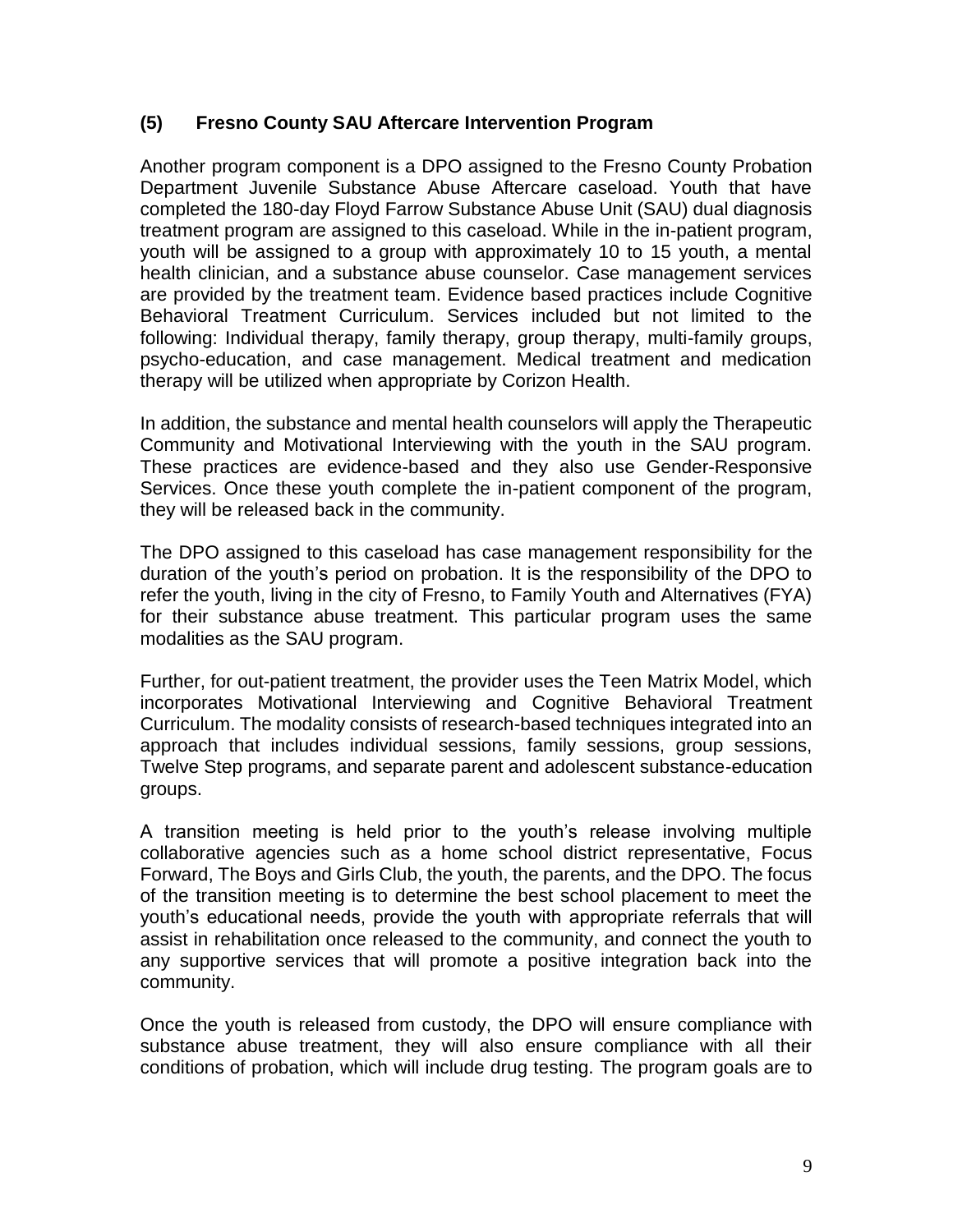reduce the arrest, incarceration and violation of probation rate and to increase the completion of probation rate, and a higher level of collection of restitution.

The DPO will continue to work with law enforcement agencies, substance abuse treatment providers, and local school districts. Intensive supervision is provided for those high risk offenders, which can include contact with the offender in the home, school site, Probation Department, at varied hours and/ or on the weekends, in order to ensure the compliance of the offender. The DPO will work with all treatment providers, law-enforcement agencies, school districts, to ensure the youth's compliance with his/her conditions of probation.

### **(6) Fresno County Sex Offender Program**

Another program component will be a County Probation Department Juvenile Sex Offender caseload. This caseload is comprised of youth adjudicated in the Delinquency Court or who have been placed on Deferred Entry of Judgment for a sexual offense that requires them to complete out-patient Sex Offender Treatment. The program goals are to reduce the arrest, incarceration and violation of probation rate and to increase the successful completion of probation rate, a higher level of collection of restitution and a greater level of community service completion.

The assigned DPO will continue to work with treatment providers, to ensure compliance, as well as working with the offender's family and the local school districts. Intensive supervision is provided and can include contact with the offender in the home, school site, Probation Department, or at treatment facilities.

The DPO assigned to this caseload has case management responsibility for the duration of the youth's period on probation or DEJ. It is the responsibility of the DPO Officer to refer the youth to an acceptable out-patient Sex Offender Treatment program, which usually takes a minimum of 18 months to 3 years to complete, as well as individual and family counseling. The Sex Offender Treatment programs utilize Cognitive Behavioral Therapy (CBT) and/or Dialectical Behavior Therapy (DBT) interventions, which are evidence based, in the group setting as well as others but these interventions are effective for this population. The group environment is experiential in nature in order to minimize the participant's defenses so that the group therapists can experience the client as he would operate outside the office environment. Each treatment provider is responsible for reporting the progress and attendance in treatment.

The DPO will work with all treatment providers, law-enforcement agencies, school districts, the District Attorney's Office, and the Child Abuse Review Team (C.A.R.T.) to ensure the ward's compliance with his/her conditions of probation or DEJ.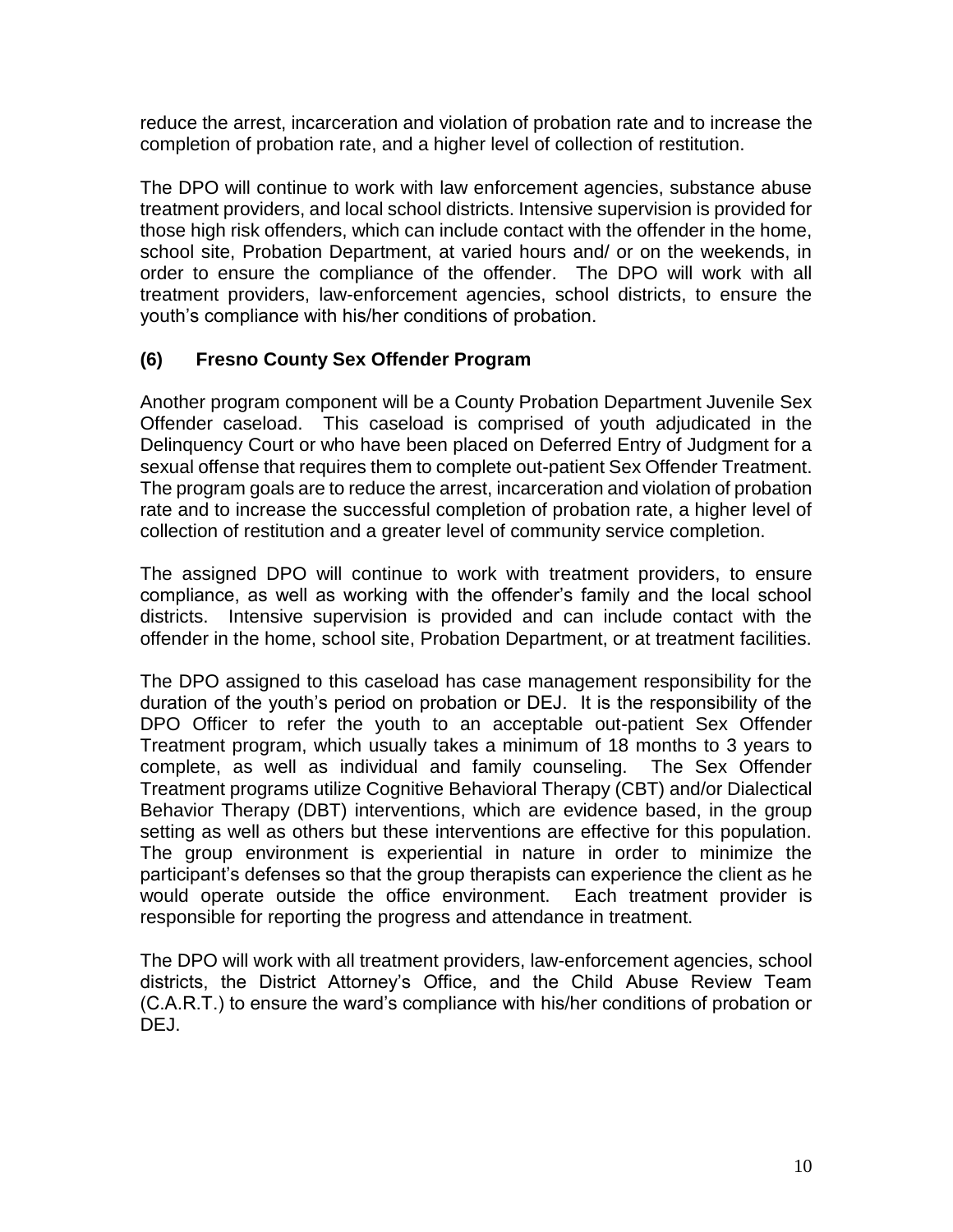#### **(7) Commercial Sexual Exploitation of Children**

California law defines commercially sexually exploited children (CSEC) as children who have been sexually trafficked, as described in Section 236.1 of the Penal Code, or who have received food, shelter, or payment in exchange for sexual acts (California Welfare & Institutions Code § 300(b)(2)). The Federal Trafficking Victims Protection Act defines sex trafficking as "the recruitment, harboring, transportation, provision, or obtaining of a person for the purposes of a commercial sex act" 18 U.S.C. § 1591. According to these definitions, a young person can be considered commercially sexually exploited whether or not a third party (e.g. pimp) is involved in their exploitation. Additionally, any person who buys or sells sex from a minor can be considered an exploiter.

Two DPO's are assigned to intensive supervision caseloads for female youth who have been identified as at risk of human trafficking in conducting an assessment identified as the Commercial Sexual Exploitation-Identification Toll (CSE- IT, pronounced "See It". This is a tool which helps identify children and youth who have been, or are being, commercially sexually exploited. The completed CSE-IT will result in a total number that indicates the youth's level of risk as No Concern, Possible Concern, or Clear Concern.

The youth who score Possible and/or Clear Concern will be screened with the DPO for possible supervision under the CSEC DPO and may be referred to Friday Court. Friday Court, is a specialized court hearing for youth at risk of trafficking or being trafficked. The youth is linked with various resources available to them. The youth's participation is voluntary and is not meant to be punitive, but rather positive and supportive.

The DPO's will work closely with the youth, service provider and the court in assisting the youth in developing a case plan that best meets their needs. The caseload will not exceed 15 youth. The DPO's will also participate in various CSEC trainings, and educational forums in order to maintain awareness in this subject matter.

The probation officers will work closely in collaboration with Human Trafficking providers including, but not limited to Fresno County EOC, Central Valley Against Human Trafficking (CVAHT), Breaking the Chains, and Molly's House, and with the Crime Victim Assistance Center, Human Trafficking Victim Advocate.

The DPO's will provide awareness, training, technical assistance, and advocacy about human trafficking and trafficking-related issues with fellow probation officers.